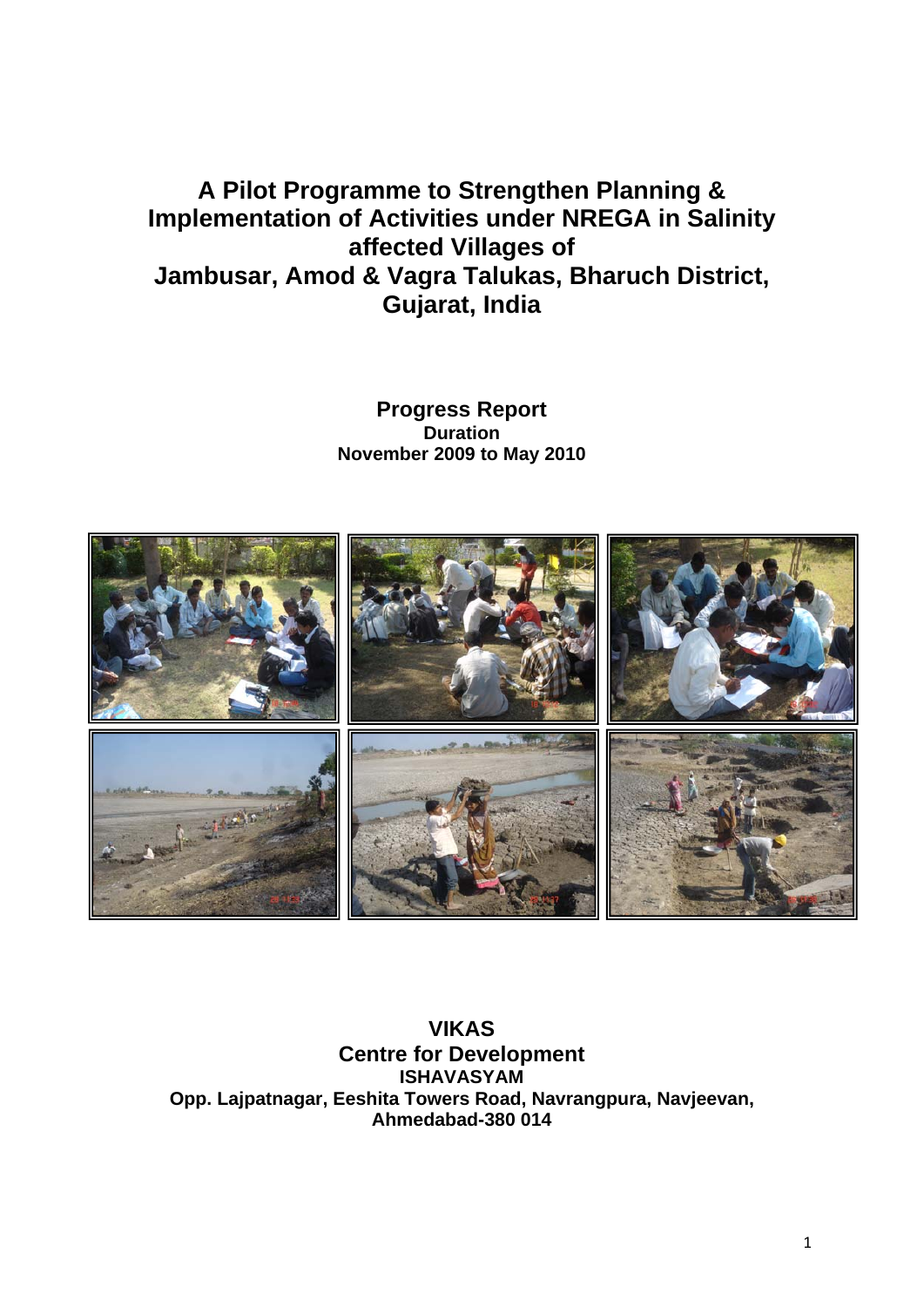## **Spiralling out of poverty & salinity**

## **Use of resources under NREGA to address the issues of poverty in salinity affected coastal regions of Bharuch district:**

## **1.0 Background:**

VIKAS has long term involvement (three decades) in facilitating freedom of bonded agriculture labours (20,000 families) living in coastal villages of Bharuch district.

Macro-economic changes combined with intensive educational empowerment followed by strong focus on accessing means of production (wastelands, village ponds, surplus agriculture land) and wealth generation activities by providing technological/credit inputs (SAVE & Lok Vikas Nidhi) have resulted in freeing of about 12,000 families over a period of last 10 years. However there are still about 8,000 bonded families having collective debt of Rs. 5.6 Crore waiting to be free from this inhuman cycle of borrowing and bondage.

VIKAS sees combined use of NREGA & RIT as an opportunity to address this unfinished task.

In order to realise this objective VIKAS with the support from Costal Salinity Prevention Cell (CSPC) (October 2009) & SAVE the Children (June 2009) initiated a pilot project.

## **2.0 Work carried out:**

Under the programme the focus has been on facilitating access of poor to resources under NREGA as legitimate entitlements leading to development of productive assets aimed at reducing their vulnerability.

This is being achieved by

- Creating local institutional mechanism,
- Providing technical services in preparing and implementing village specific plans
- Facilitating joint use of provisions of NREGA & RTI Act by poor to get entitlements & dues

For this VIKAS created

- Technical resource group at regional level covering 120 villages
- Four Community organisers each covering 30 villages
- 40 Development activists each covering three villages

## **2.1 The activities carried out under the Programme:**

Following is a set of activities carried out over the programme period.

## **May 2009**

During this month meetings were organised with District Development Officer, Bharuch District to solicit the mandate and support to initiate the programme. As a result of this, DDO requested VIKAS, as pilot effort, to identify set of villages were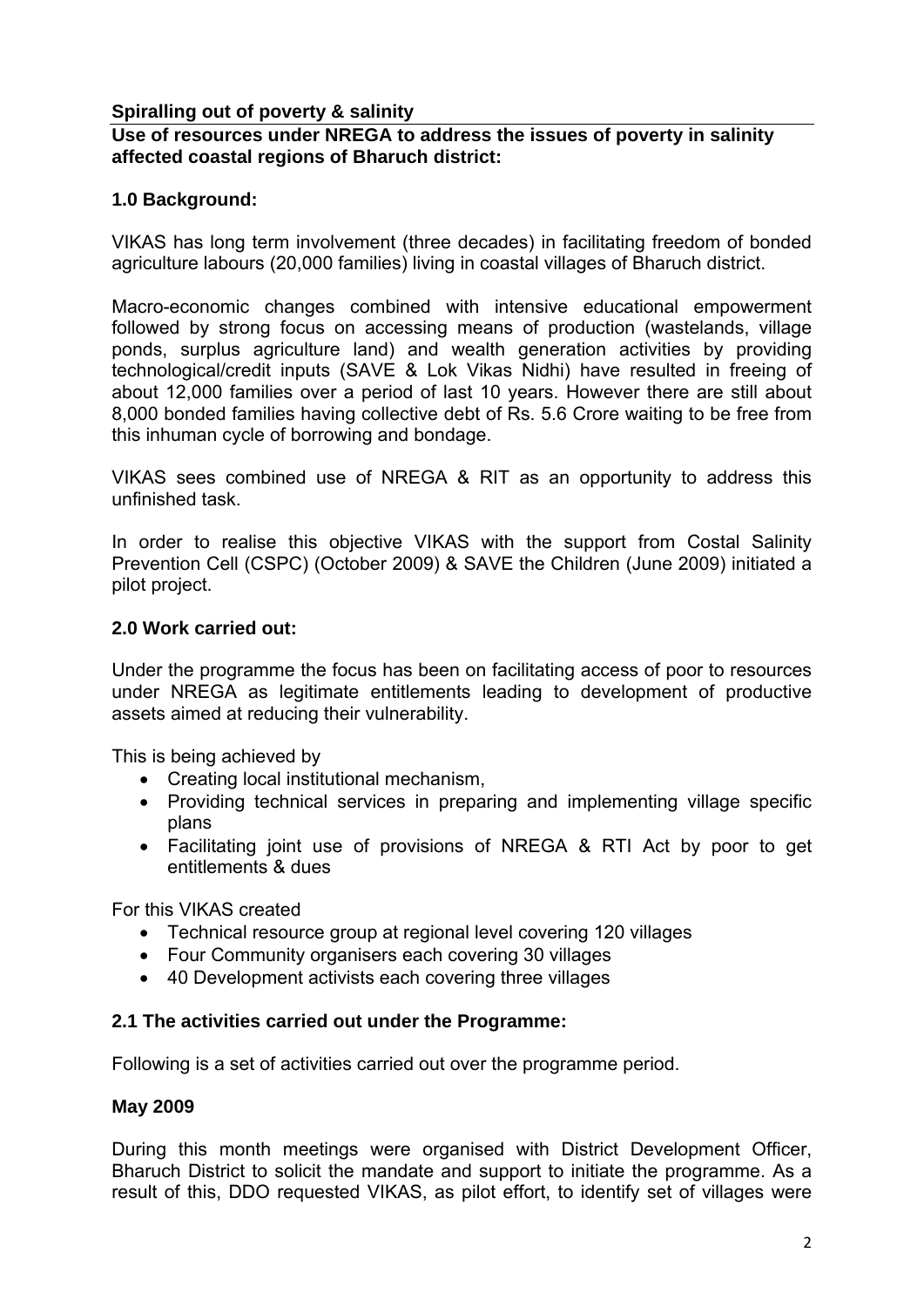people would be interest in taking advantage of the scheme. The general impression in the Government administration was that though Government wants to initiate the activities local people do not come for the work.

Based on our suggestions DDO instructed Taluka Development Office, Jambusar to initiate work in nine villages. VIKAS organised meetings with representatives of Janshakti Parishad & leaders from the selected nine villages to ascertain the need of local people.

After much effort work in eight out of nine villages was carried out.

Due to intensive mobilisation of local people and involvement of team of VIKAS people participated in the programme in large numbers. (Exceeding the expectations of district development administration) Efforts were also made to ensure timely and full payment to workers.

| No.            | <b>Village</b>        | Women | <b>Men</b> | <b>Total</b> |
|----------------|-----------------------|-------|------------|--------------|
|                | Kalak                 | 1054  | 983        | 2037         |
| $\overline{2}$ | Sardarpura            | 570   | 620        | 1190         |
| 3              | Vanseta               | 312   | 306        | 618          |
| 4              | Tundaj                | 370   | 358        | 728          |
| 5              | Tankari               | 4227  | 4091       | 8318         |
| 6              | Sigam                 | 340   | 297        | 637          |
| 7              | Gulal                 | 428   | 380        | 808          |
| 8              | <b>Thakor Talavdi</b> | 230   | 221        | 451          |
| 9              | Vavli                 | 0     | O          |              |
| <b>Total</b>   |                       | 7,531 | 7,256      | 14,787       |

#### **The village-wise generation of person days:**

## **June 2009**

In the second phase, meetings were organised with the representatives of Parishads of Jambusar, Amod and Vagra taluka to share the experience of Jambusar taluka and also plan out similar activities for all the three talukas at a larger scale.

One of the major issues was soliciting demand for work from local people. It was observed that local people were sometimes not enthusiastic about participation mainly because of delayed and incomplete payment against the work.

VIKAS ensured them of intensive follow up with the Government and requested members of Parishad to carry out major campaign to solicit demand for work. A survey form was canvassed in all the 120 villages and as a result demand for work was collected from 44 villages from three talukas. The details are as under:

| Summary of demand for work received |                                                                         |    |      |      |      |  |  |  |  |
|-------------------------------------|-------------------------------------------------------------------------|----|------|------|------|--|--|--|--|
| Sr.                                 | <b>Total Villages</b><br>Men<br><b>Total Workers</b><br>Taluka<br>Women |    |      |      |      |  |  |  |  |
|                                     | Jambusar                                                                | 22 | 1044 | 1125 | 2169 |  |  |  |  |
| 2                                   | Amod                                                                    | 5  | 129  | 134  | 263  |  |  |  |  |
| 3                                   | Vagra                                                                   | 17 | 678  | 701  | 1379 |  |  |  |  |
|                                     | Total                                                                   | 44 | 1851 | 1960 | 3811 |  |  |  |  |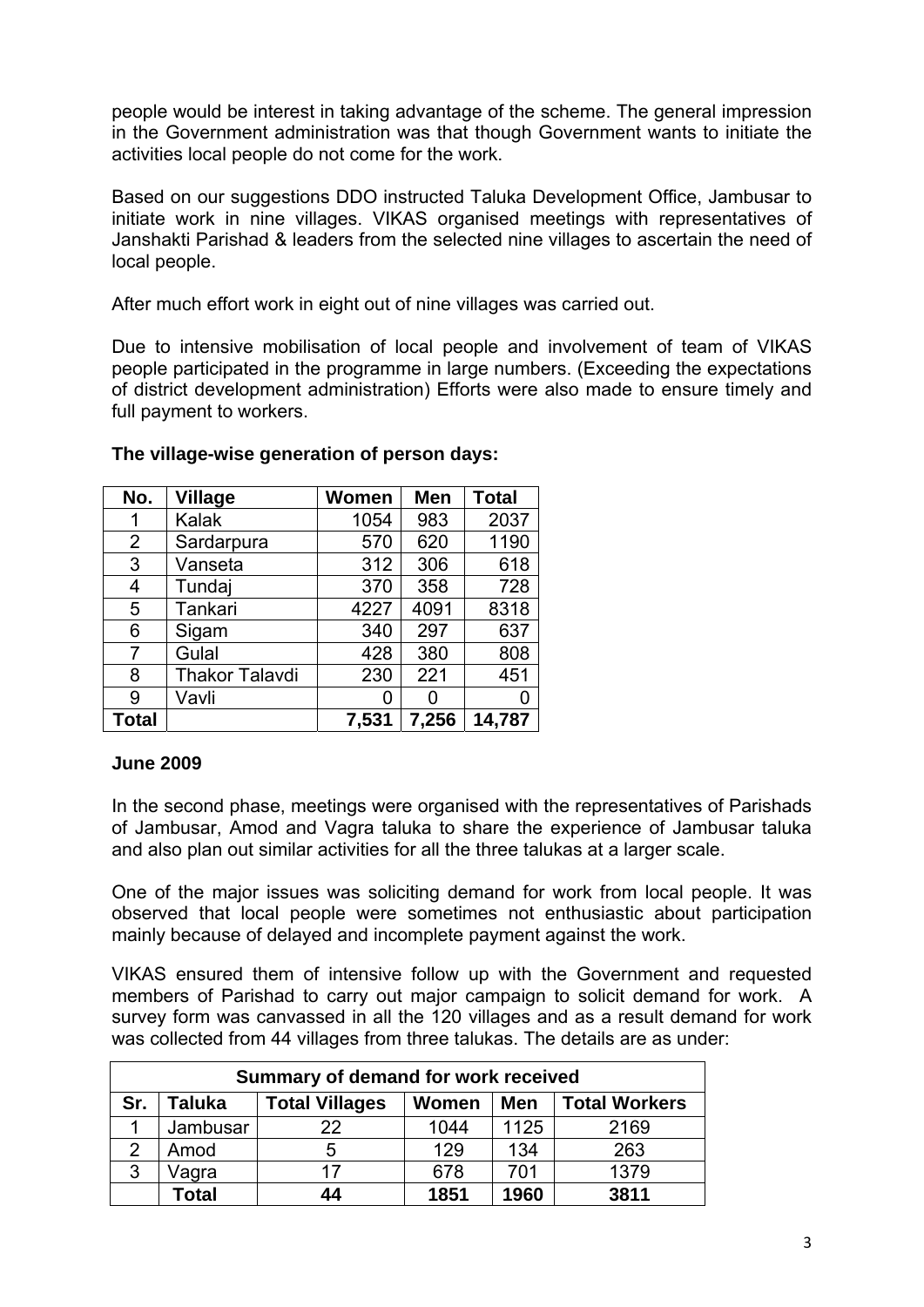After receiving applications from 44 villages detailed planning exercise for 16 villages was carried out. This included wasteland development and mangrove plantation as well as development of individual land of BPL families belonging to Schedule Tribe. On 24<sup>th</sup> June 2009 the District Planning Board approved the proposal amounting to Rs. 108.29 lac.

## **August 2009**

During this month, due to insufficient rains in Gujarat, Government of Gujarat started an intensive programme to build *Bori Bandh* in a campaign mode throughout the state. VIKAS organised major meetings with representative of Parishads & Gujarat Land Development Corporation.

## **September 2009**

This month was market with unearthing of a major fraud in implementation and payment of wages, committed by village Sarpanch, Talati, and Postmaster of Ora village. Money in the name of local laboureres who were Chakars (Bonded Labourers) was wrongfully taken away by the officials. The complaint under RTI was by cadres of Parishad against the earring officials and finally they were put behind the bars by DDO, Bharuch district.

Note: From post office A/c of two tribal labourers, amount of Rs.7,956/- was wrongly taken out by officials. Police case was filed by the local people. Village Sarpanch, Talati and Post Master were kept in jail for three days.

## **October 2009**

During this month survey was carried out to assess the development potential of land received by BPL tribal families from Government. This was followed by preparing planning and facilitation of allocation of funds through Gujarat Land Development Corporation to develop these plots of land. Total fund allocated for the activity to be carried out on land belonging to 182 families is to the tune of Rs. 52.00 lac.

The work carried out during this month under NREGA.

| Taluka | Total<br><b>Villages</b> | <b>Men</b> | <b>Women</b> | Total<br><b>Person</b><br><b>Days</b> | <b>Total</b><br>families |
|--------|--------------------------|------------|--------------|---------------------------------------|--------------------------|
|        | 15                       | 7476       | 7725         | 15201                                 | 231                      |

## **November 2009**

During this month a second campaign to solicit demand or work was carried out in 120 villages. Based on the response detailed long term planning for 15 additional villages was carried out.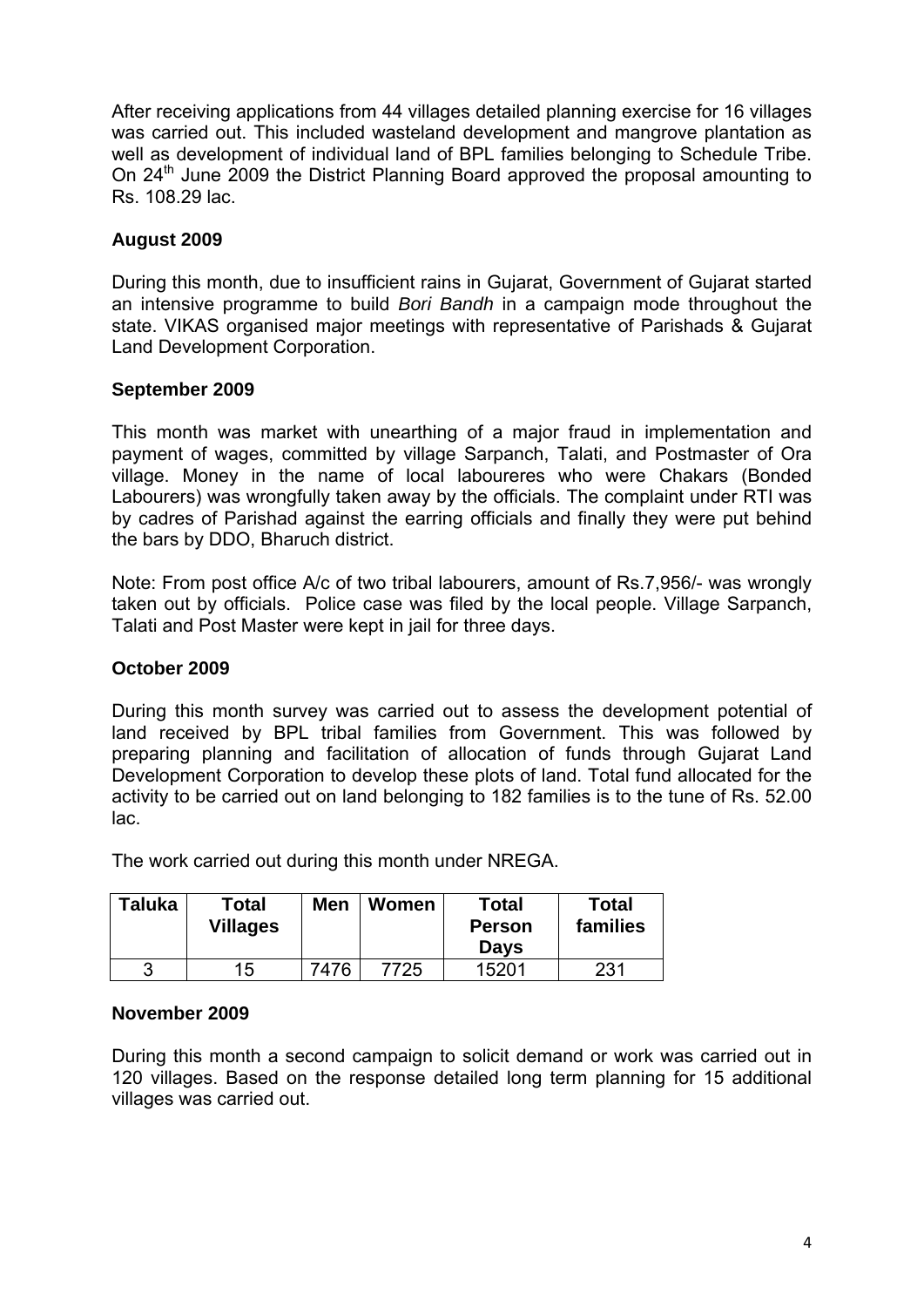| Sr.            | <b>Date</b>                     | <b>Participants</b> | <b>Trainer</b>                                    | <b>Remark</b>                                                                                                                     |
|----------------|---------------------------------|---------------------|---------------------------------------------------|-----------------------------------------------------------------------------------------------------------------------------------|
| <b>No</b><br>1 | $\overline{8}^{\text{th}}$ Nov. | 96                  | Mikal, Badribhai,<br>Jayantibhai,<br>Jesangbhai   | VIKAS -<br>Lok Vikas<br>Vagra,<br>Parishad<br>Shantigram<br>- and<br>Amod<br>Nirman<br>Jointly arranged the Training<br>Programme |
| $\overline{2}$ | 26/27<br>Nov.                   | 19                  | Harineshbhai Pandya                               | Project<br>Training<br>to<br>given<br><b>Officers</b><br>Cluster<br>and<br>Coordinators of VIKAS<br>NREGA and WASMO team          |
| 3              | 15/16<br>Nov.                   | 40                  | Harineshbhai Pandya,<br>Panktiben                 | <b>VIKAS - Development Activist,</b><br>leaders of Janshakti Parishad,<br>Jambusar and Lok<br>Shakti<br>Parishad - Amod           |
| $\overline{4}$ | 16/17<br>Nov.                   | 35                  | Harineshbhai Pandya,<br>Pratapbhai,<br>Jesangbhai | Development Activists VIKAS :<br>NREGA and leaders of Lok<br>Vikas Parishad - Vagra                                               |

## **December 2009**

An awareness campaign was organised from 1st December 2009 to 21st December 2009 (for 21 days). For dissemination of information on NREGA and RTI Act material like posters, handouts etc. were developed. During the campaign, list of 2,220 families without having job cards was prepared. Supports have been given to those families for availing job cards. Moreover, 883 people have done applications for seeking work under NREGA. Our NREGA team members are supporting them for availing work through coordination with Gram Panchayat.

| <b>Awareness material Developed</b> |                                                       |                     |  |  |  |  |
|-------------------------------------|-------------------------------------------------------|---------------------|--|--|--|--|
| Sr.<br>No.                          | <b>Details of Printed Material</b>                    | <b>Total</b><br>No. |  |  |  |  |
|                                     | Pamphlets on NREGA Act                                | 10,000              |  |  |  |  |
| $\overline{2}$                      | Applications forms for issuing new job cards          | 10,000              |  |  |  |  |
| 3                                   | Application forms for requirement of work under NREGA | 6,000               |  |  |  |  |
| 4                                   | Large posters of Bharuch District Panchayat           | 1,500               |  |  |  |  |

After campaign in 120 villages on NREGA and RTI Act, coordination was done with Village Panchayat Talati and out of 2,220 applications, 970 new job cards were issued to those labourers who were not having job cards.

## **January 2010**

DDO, Bharuch requested VIKAS to prepare mangrove plantation project covering 20 coastal villages. Further, the work on land belonging to 182 tribal BPL families supported by GLDC continued.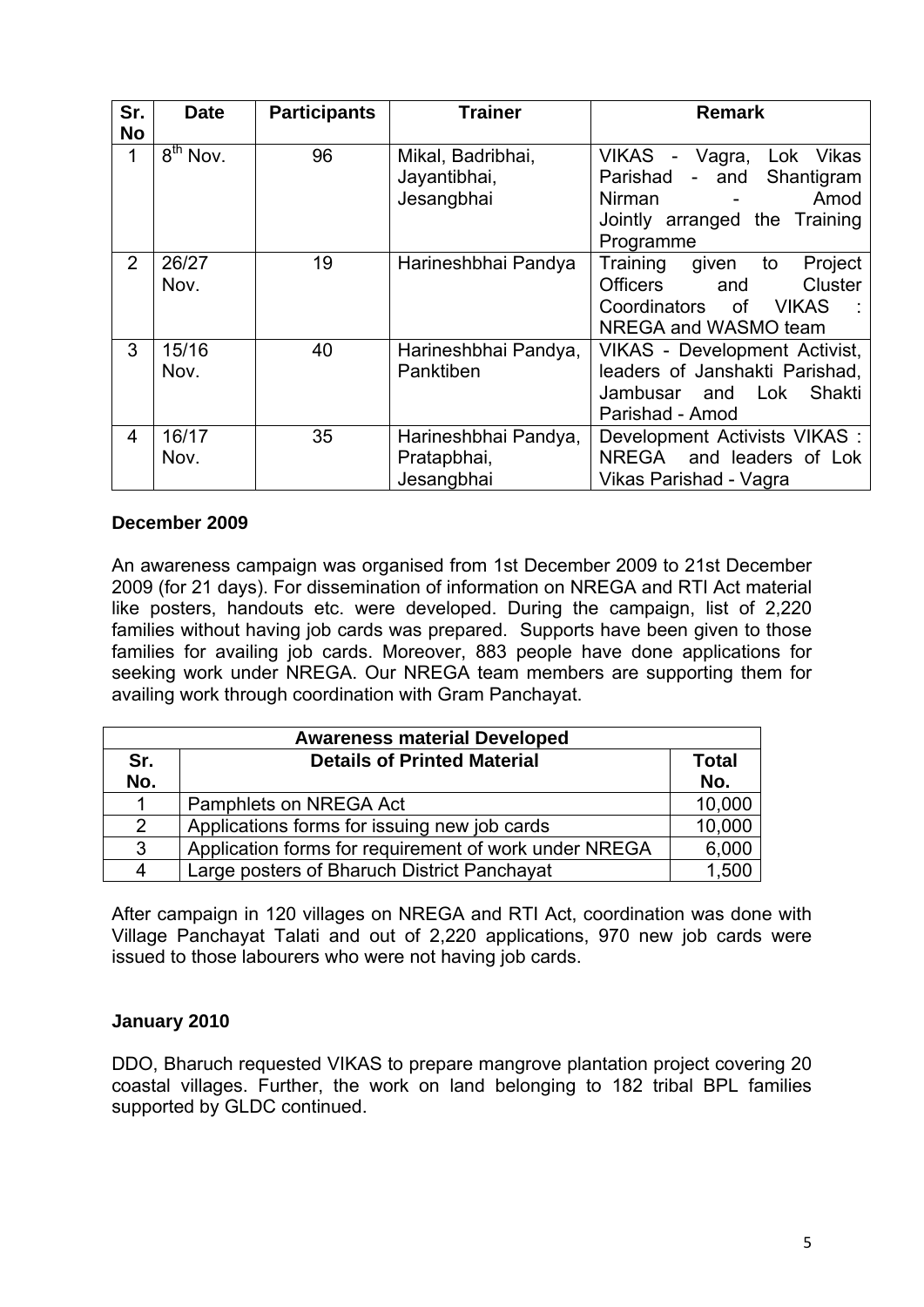| Work carried out under NREGA during January      |                                                                                                                                                                                                    |  |  |  |  |
|--------------------------------------------------|----------------------------------------------------------------------------------------------------------------------------------------------------------------------------------------------------|--|--|--|--|
| <b>Issuing new job cards</b>                     | Jambusar - 40, Amod - 55 &<br>Vagra - 45<br>Total - 140 new job cards<br>issued.<br>Application for Job cards -<br>122 families applied for work:<br>(Jambusar: 91 families,<br>Amod: 21 families) |  |  |  |  |
| <b>Planning Meeting for NREGA with Parishads</b> | Parishad Members Present -<br>Jambusar 7, Amod - 5<br>Total - 12 Members                                                                                                                           |  |  |  |  |
| <b>Planning meeting with DRDA &amp; GLDC</b>     | <b>Present members of Parishad</b><br>- Jambusar -4, Vagra - 32,<br>Total 36 members                                                                                                               |  |  |  |  |
| <b>Employment generated under NREGA</b>          | Jambusar - Women - 839,<br>Men - 940 Total 1,779 (551<br>families) Amod Women - 6,<br>Men - 5 Total 11 (3 families)                                                                                |  |  |  |  |
| <b>Carry out planning on Ceiling Land</b>        | In collaboration with GLDC<br>work permission has been<br>taken for carrying out activities<br>on land of 182 farmers. Out of<br>them, work is in progress in                                      |  |  |  |  |
|                                                  | four villages.                                                                                                                                                                                     |  |  |  |  |

## **February 2010**

 $\overline{\Gamma}$ 

As a part of NREGA work in Jambusar, Amod and Vagra, Village plan was prepared for seven villages. The approval of respective *Gram Sabhas* is awaited*.*

|                              | The work carried out under NREGA during February               |  |  |  |  |  |  |
|------------------------------|----------------------------------------------------------------|--|--|--|--|--|--|
|                              | Jambusar - 35, Amod - 25 & Vagra - 281 Total - 341 new job     |  |  |  |  |  |  |
| <b>Issuing</b><br>job<br>new | cards issued. Application for Job cards                        |  |  |  |  |  |  |
| cards                        | 75 families applied for work: (Jambusar: 45 families, Amod: 30 |  |  |  |  |  |  |
|                              | families)                                                      |  |  |  |  |  |  |
| <b>Meeting</b><br>with       | Members Present: 70 people from Jambusar, Amod (Nahiyer)       |  |  |  |  |  |  |
| <b>NREGA</b><br>members,     | & 104 members at Vagra Total : 174 members were present        |  |  |  |  |  |  |
| Ceiling land owner           |                                                                |  |  |  |  |  |  |
| farmers<br>and               |                                                                |  |  |  |  |  |  |
| <b>Parishad Members</b>      |                                                                |  |  |  |  |  |  |
| with<br>Meeting              | Members Present: 70 people from Jambusar, Amod (Nahiyer)       |  |  |  |  |  |  |
| NREGA members,               | & 104 members at Vagra Total : 174 members were present        |  |  |  |  |  |  |
| Ceiling land owner           |                                                                |  |  |  |  |  |  |
| farmers<br>and               |                                                                |  |  |  |  |  |  |
| <b>Parishad Members</b>      |                                                                |  |  |  |  |  |  |
| for planning of work         |                                                                |  |  |  |  |  |  |
| to be carried out            |                                                                |  |  |  |  |  |  |

٦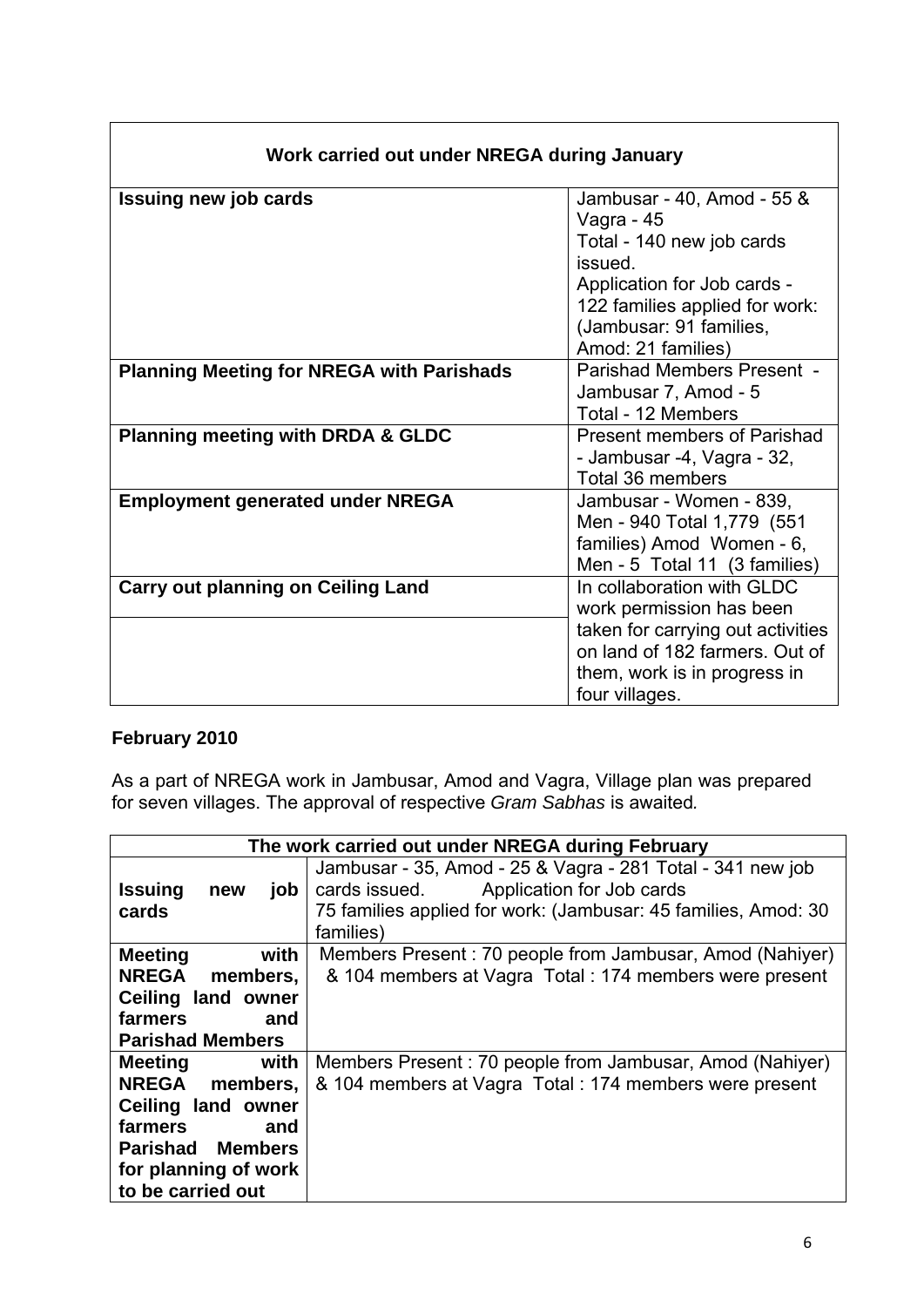| <b>Employment</b>    | Jambusar: Women-60, Men-59 Total 110 (41 Families and   |  |  |  |  |  |  |
|----------------------|---------------------------------------------------------|--|--|--|--|--|--|
| generated under      | 726 person days Amod: Women-48, Men- 45 Total 93 (31    |  |  |  |  |  |  |
| <b>NREGA</b>         | Families and 1915 person days:                          |  |  |  |  |  |  |
|                      | Vagra: Women-58, Men- 66 Total 124 (29 Families and 595 |  |  |  |  |  |  |
|                      | person days                                             |  |  |  |  |  |  |
| <b>Village Plans</b> | Jambusar: 6 Villages Plans                              |  |  |  |  |  |  |
| prepared under       | Amod: 2 Villages                                        |  |  |  |  |  |  |
| <b>NREGA</b>         | 3 Villages Total: 11 Villages<br>Vagra :                |  |  |  |  |  |  |

Further, on 15th February, 2010, 44 members, labourers of Ora village and members of Lok Parishads –Jambusar, Amod & Vagra together organised a rally from office of Collector to DDO Bharuch district and hunger strike. Following this act of assertion Sarpanch resigned.

## **March, April & May 2010**

Development activist Mr. Arif & Child Protection Committee member, Salim Bachush Diwan of Amod Taluka helped 22 workers to get their job cards which were confiscated by the Sarpanch & Talati & they also helped them to get job under NREGA in the Forest Department.

Another development activist, Sanjay of *Aasnera* Village helped seven people to get work under NREGA to repair and clean the road connecting *Vagrivas* and *Navi Nagri*. This improvement in road condition has helped local people particularly women and children to commute.

| Work done under NREGA during March, April, May 2010 |                                                          |  |  |  |  |  |
|-----------------------------------------------------|----------------------------------------------------------|--|--|--|--|--|
| <b>Issue new Job Cards</b>                          | <b>New Job Cards:</b> Jambusar- 12, Amod- 17, Vagra- 81, |  |  |  |  |  |
|                                                     | <b>Total-110</b>                                         |  |  |  |  |  |
|                                                     | <b>Application For Job Cards:</b>                        |  |  |  |  |  |
|                                                     | Jambusar - 4 families,                                   |  |  |  |  |  |
|                                                     | Amod- 7 families,                                        |  |  |  |  |  |
|                                                     | Vagra-12 families                                        |  |  |  |  |  |
|                                                     | Total- 23 families                                       |  |  |  |  |  |
| <b>Planning meeting with</b>                        | <b>Total Parishad Members from:</b>                      |  |  |  |  |  |
| <b>NREGA, Sathni farmers &amp;</b>                  | Jambusar, Amod & Nahiyer - 55 members                    |  |  |  |  |  |
| <b>Parishads</b>                                    | In Vagra the meeting was not conducted                   |  |  |  |  |  |
|                                                     | Therefore the total members present were 55.             |  |  |  |  |  |
| <b>Meeting with GLDC on</b>                         | <b>Total Present Members of Parishad:</b>                |  |  |  |  |  |
| the issue of                                        | Jambusar - 4                                             |  |  |  |  |  |
| synchronization of work                             | Amod-5                                                   |  |  |  |  |  |
|                                                     | Vagra-6                                                  |  |  |  |  |  |
|                                                     | Total $-15$                                              |  |  |  |  |  |
| <b>Employment generated</b>                         | Jambusar: Female- 3 - 5:4, Total 7                       |  |  |  |  |  |
| through NREGA                                       | (2 Families) & (90 man days)                             |  |  |  |  |  |
|                                                     | Amod: Female -49 - 5:6, Total: 109                       |  |  |  |  |  |
|                                                     | (35 families) & (1835 man days)                          |  |  |  |  |  |
|                                                     | Vagra: Female - 86 - 5:105, Total: 245                   |  |  |  |  |  |
|                                                     | 22 families ) & (839 Man days)                           |  |  |  |  |  |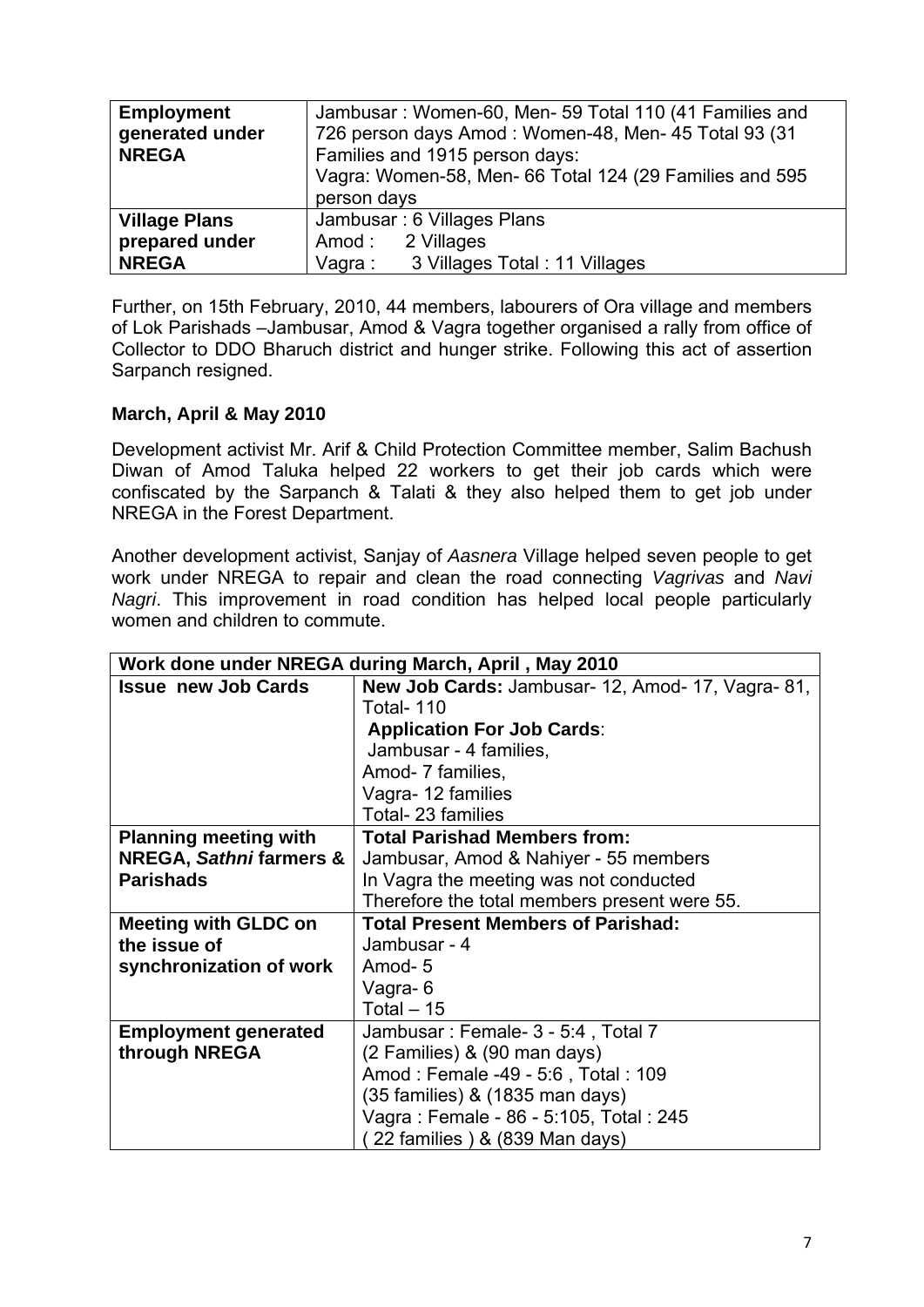| <b>Preparation of village</b>                            | Preparation of village plan: |  |  |  |
|----------------------------------------------------------|------------------------------|--|--|--|
| plan under NREGA                                         | Jambusar: 6 villages,        |  |  |  |
|                                                          | Amod: 3 villages,            |  |  |  |
|                                                          | Vagra: 3 villages,           |  |  |  |
|                                                          | Total: 12 villages           |  |  |  |
| Details of Ceiling Land & Farmers working is as follows: |                              |  |  |  |
| The work is under progress at                            |                              |  |  |  |
| Jambusar: At 2 villages & with 2 lands of farmers,       |                              |  |  |  |
| Amod: At 6 villages & 32 with Lands of farmers,          |                              |  |  |  |
| Vagra: At 13 villages & with 16 lands of farmers         |                              |  |  |  |

## **Details of the total NREGA Employment Generated:**

Under NREGA, the total employment generated stands at 32,105 person days. This include 16,267 female & 15,874 male workers.

| No.            | <b>Village</b>    | <b>Female</b> | <b>Male</b> | <b>Total</b> | <b>Families</b> | <b>Total</b><br><b>Members</b> | <b>Female</b> | <b>Male</b> | <b>Total</b><br>Man-<br>days |
|----------------|-------------------|---------------|-------------|--------------|-----------------|--------------------------------|---------------|-------------|------------------------------|
| 1              | Kalak             | 1054          | 983         | 2037         | 24              | 93                             | 55            | 38          | 2037                         |
| $\overline{2}$ | Sardarpura        | 570           | 620         | 1190         | 16              | 67                             | 31            | 36          | 1190                         |
| 3              | Vaseta            | 312           | 306         | 618          | 11              | 46                             | 27            | 19          | 618                          |
| 4              | Tundaj            | 370           | 358         | 728          | 5               | 22                             | 11            | 11          | 728                          |
| 5              | Tankari           | 4227          | 4091        | 8318         | 160             | 680                            | 312           | 368         | 8318                         |
| 6              | Sigam             | 340           | 297         | 637          | 22              | 88                             | 34            | 54          | 637                          |
| $\overline{7}$ | Gulal             | 428           | 380         | 808          | 20              | 80                             | 38            | 42          | 808                          |
| 8              | Thakor<br>Talavdi | 230           | 221         | 451          | 27              | 112                            | 49            | 63          | 451                          |
| 9              | Vavli             | $\mathbf 0$   | 0           | $\mathbf 0$  | 285             | 1188                           | 557           | 631         | 14787                        |
|                | <b>Total</b>      | 7531          | 7256        | 14787        |                 |                                |               |             |                              |
|                | Taluka            | Female        | Male        | Total        |                 |                                |               |             |                              |
|                | 3 Taluka          | 7725          | 7476        | 15201        | 183             | 738                            | 340           | 398         | 15201                        |
|                | <b>Total</b>      | 7725          | 7476        | 15201        |                 |                                |               |             |                              |
|                | Jambusar          | 839           | 940         | 1779         | 43              | 181                            | 88            | 93          | 1779                         |
|                | Amod              | 6             | 5           | 11           | $\overline{2}$  | 12                             | 4             | 8           | 11                           |
|                | <b>Total</b>      | 845           | 945         | 1790         | 45              | 193                            | 92            | 101         | 1790                         |
|                | Jambusar          | 60            | 59          | 110          | 6               | 25                             | 16            | 9           | 110                          |
|                | Amod              | 48            | 45          | 93           | 8               | 33                             | 12            | 21          | 93                           |
|                | Vagra             | 58            | 66          | 124          | $\overline{4}$  | 18                             | 5             | 13          | 124                          |
|                | <b>Total</b>      | 166           | 170         | 327          | 18              | 76                             | 33            | 43          | 327                          |
|                | <b>Total</b>      | 16267         | 15847       | 32105        | 531             | 2195                           | 1022          | 1173        | 32105                        |

#### **The detailed statistics of the same is as under:**

## **Way forward:**

The support from District Development officers (DDO), sound community mobilization & organisation (Taluka level Parishads of ALs) combined with technical support from the team has helped in creating a vibrant institutional mechanism which ensures effective implementation of programme objectives. This needs to be nurtured and strengthen for a long term institutional sustainability of the process.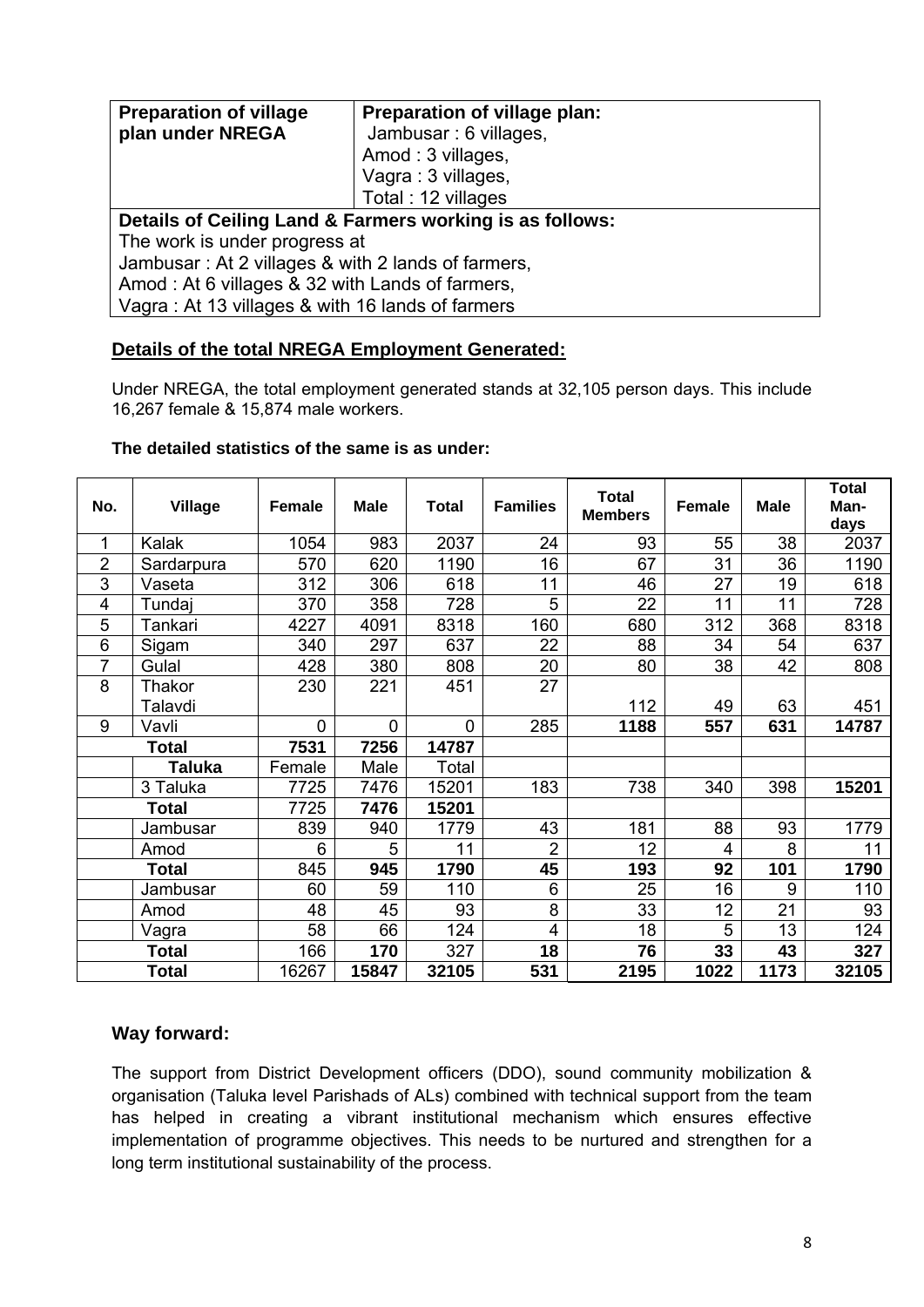Following specific Programme activities proposed to be taken up:

## 1. **Ceiling Land**

Development of **651 acres** land given to **218** schedule tribe (ST), Below Poverty Line (BPL), agriculture laboureres families by the Government

#### 2. **Development of Wasteland**

1140 acre saline wasteland given to **400** schedule tribe (ST), Below Poverty Line (BPL), agriculture laboureres families by the Government

#### 3. **Mangrove regeneration**

100 ha. of mangrove plantation in 20 coastal villages of the region

All the three above mentioned activities would be developed with leveraging resources under NREGA. For this District Development Officer has shown positive interest.

| Sr.            | <b>Particulars</b> | Land         | No of           | <b>Estimated</b> | <b>NREGA</b> | People's            | <b>External</b>     |
|----------------|--------------------|--------------|-----------------|------------------|--------------|---------------------|---------------------|
| No.            |                    | Area         | <b>Families</b> | amount           | Rs. In       | <b>Contribution</b> | <b>Contribution</b> |
|                |                    |              |                 | (Rs.) lac        | Lac          |                     |                     |
|                | Ceiling Land       | 651 acres    | 218             | 30.00            | 21.50        | 3.50                | 5.00                |
| $\overline{2}$ | <b>IWDP</b>        | 200 acres    | 150             | 50.00            | 35.00        | 5.00                | 10.00               |
| 3              | Mangrove           | 1000         | 500             | 200.00           | 185.00       | 5.00                | 10.00               |
|                |                    | acres        |                 |                  |              |                     |                     |
| $\overline{4}$ | Institutional      | <b>Three</b> |                 | 30.00            |              |                     | 30.00               |
|                | strengthening      | local        |                 |                  |              |                     |                     |
|                |                    | Parishads    |                 |                  |              |                     |                     |
| 5              | Total              |              |                 | 310.00           | 241.50       | 13.50               | 55.00               |
|                | % distribution     |              |                 | 100.00%          | 77.90%       | 4.35%               | 17.74%              |

#### **The financial requirement for the above three activities have been estimated as under.**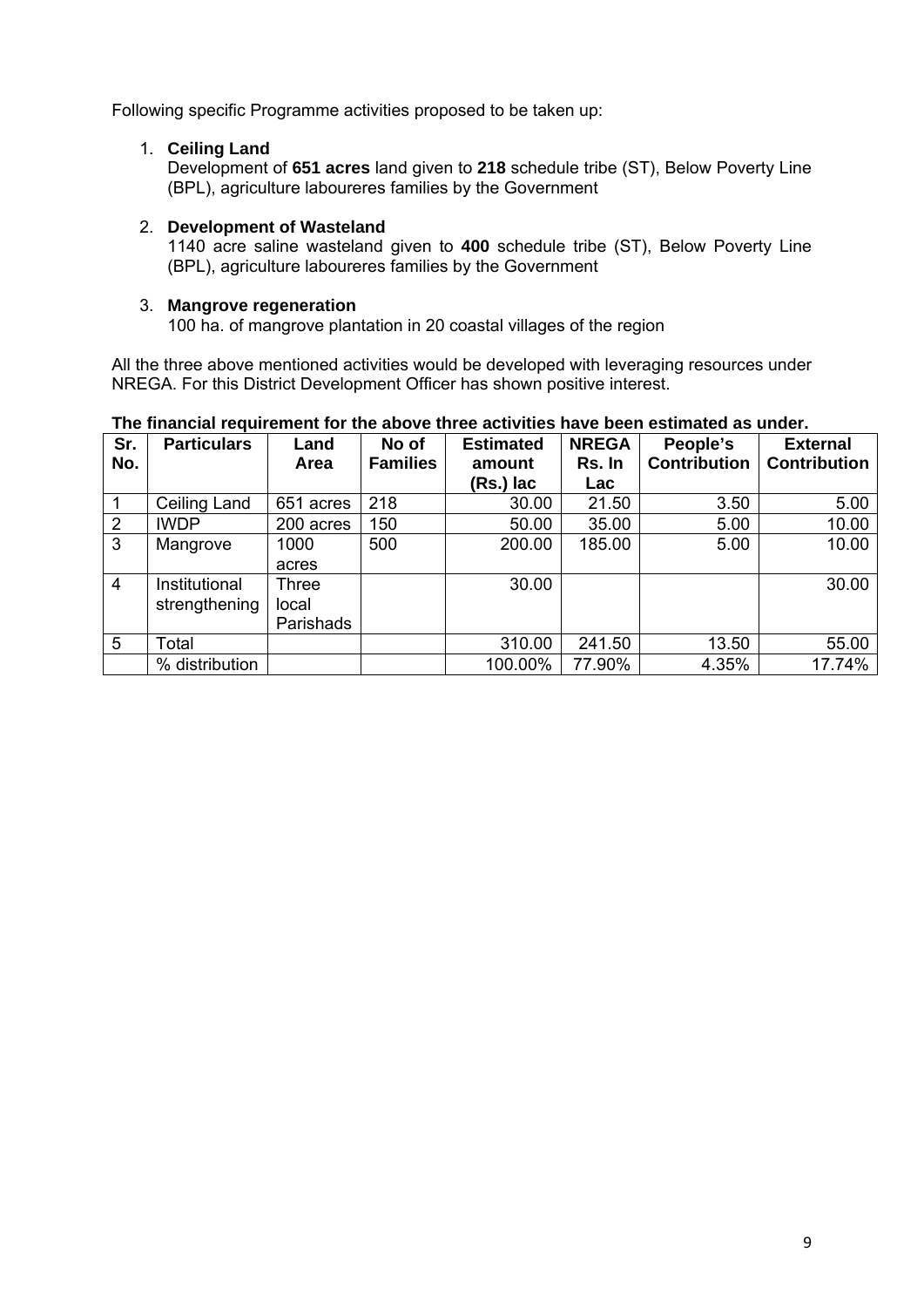## **Annexure: Case Study**

## **Case Study NREGA**

VIKAS Center for Development- Jambusar had initiated a *"Jan Jagruti Abhiyaan"* in villages of Jambusar and Vagra Talukas with a view to bring awareness among people about the *National Rural Employment Guarantee Act [NREGA]* and through that they get 100 days guaranteed employment. Because of this awareness campaign a leader of VIKAS & Lok VIKAS Parishad of Vagra district of Ora village *Ramubhai Vasava brought a case of injustice to light and with their efforts they got Justice.* 

He brought to light a case of injustice, done with two people named *Mafat Chagan Vasava and Shana Narsigh Vasava* of *Ora village of Vagra Taluka* and set an example for others

Sarpanch, Talati & Post master wrongfully took the money on the name of laboureres who had actually not worked on the programme. The names and signature were forged.

To bring this issue *Ramubhai Vasava*, a member of Lok Vikas Parishad, Vagra as

well as of Child labour Eradication started a mission, in which;

- Members of the Vastikhandali and other villages surrounding Ora joined the meeting to show their support
- Initially they raised this issue with Talati who did not repond well.
- Following this *Ramubhai & Shanabhai* sent an application to Collector, DDO & DRDA Bharuch District. But here also they didn't get an appropriate response.



- After this they asked for information under the *Right To Information Act* & there they got all the information related to this issue. This very conclusively proved that Sarpanch, Talati & Post Master had defrauded and taken away money wrongfully.
- *Based on this, DDO* filed a case against these people & registered the F.I.R.
- Ramubhai was offered Rs.50, 000/- as a bribe by the accused.
- But, Ramubhai didn't accept the bribe and continued fighting against this iniustice.
- At the end three of them were pronounced guilty and by the order of the Collector were put behind the bars.

#### - **Details of the punishment:**

- The Sarpanch, Talati,Panchyat Peon and Postmaster were sent to the Jail for three days.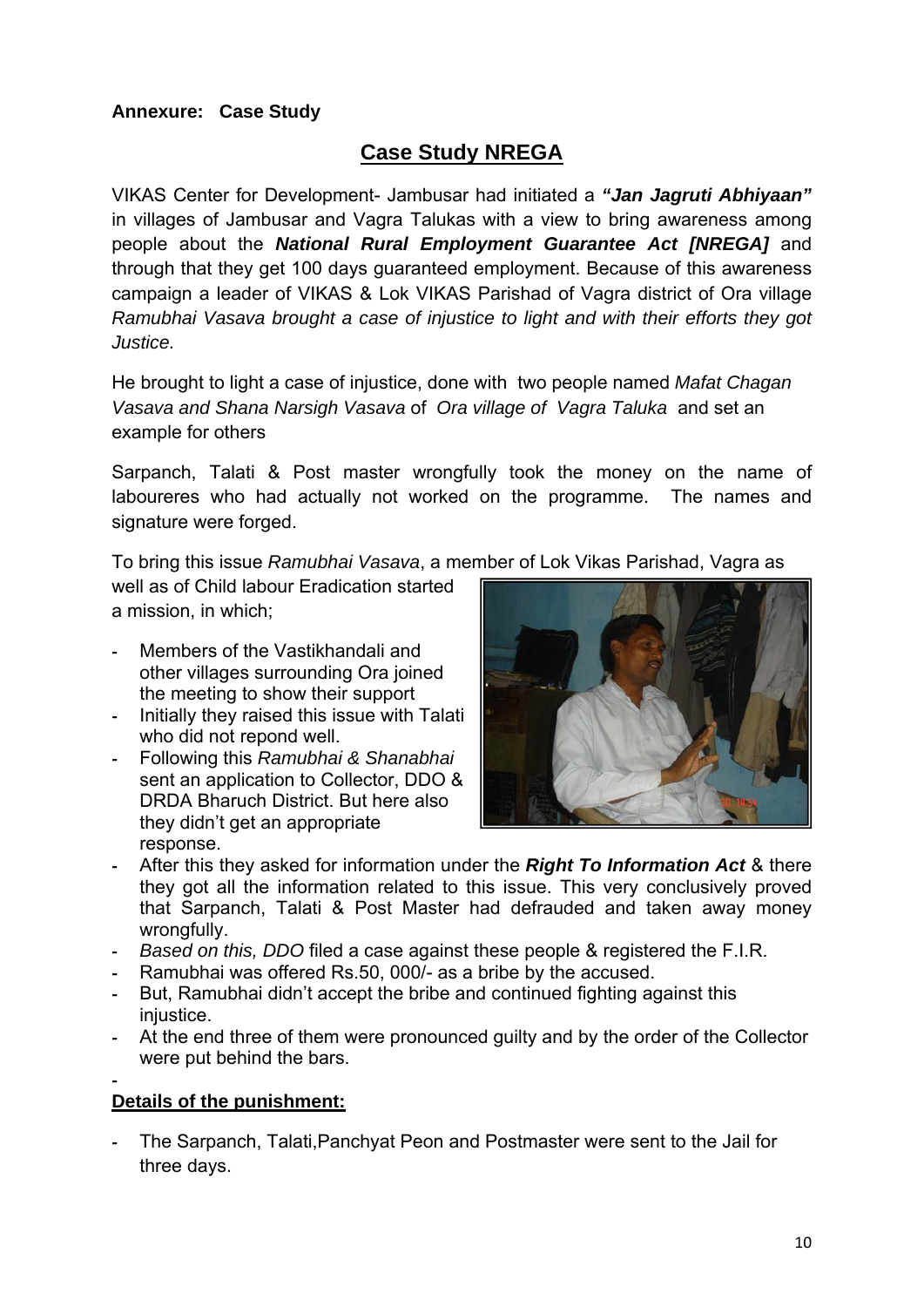|  | Detail of the financial scandal done by the Sarpanch, Talati & Post Master: |
|--|-----------------------------------------------------------------------------|
|  |                                                                             |

| <b>No</b>      | <b>Name</b>                       | <b>Job Card</b>       | <b>Postal</b><br><b>Department</b><br>No. | <b>Debited</b><br>amount date | <b>Credited</b><br>amount date |
|----------------|-----------------------------------|-----------------------|-------------------------------------------|-------------------------------|--------------------------------|
| 1              | Ranubhai<br>Narsihbhai<br>Vasava  | 0812106<br>Reg. No.6  | 6009908                                   | 3978/-<br>14/8/2009           | 3978/-<br>20/8/2009            |
| $\overline{2}$ | Mafatbhai<br>Chaganbhai<br>Vasava | 0812105<br>Reg. No. 5 | 6008947                                   | 3978/-<br>11/8/2009           | 3978/-<br>20/8/2009            |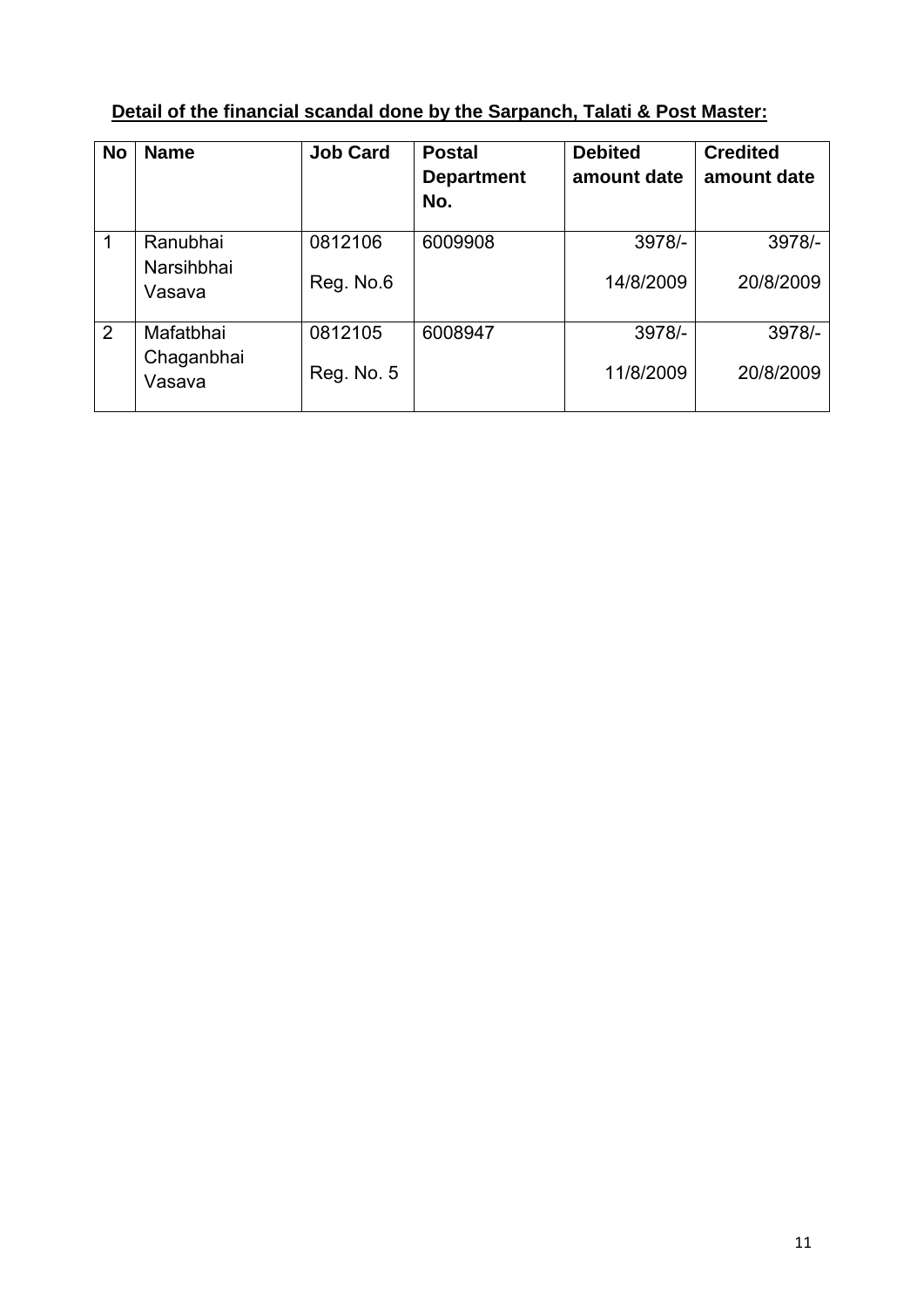|                         | Details of Activities done under the NREGA Programme |            |                   |                     |              |              |                        |
|-------------------------|------------------------------------------------------|------------|-------------------|---------------------|--------------|--------------|------------------------|
| No.                     | <b>Name Of</b>                                       | Old        | <b>Activities</b> | <b>Activities</b>   | <b>Khet</b>  | <b>Bori</b>  | <b>Team/ Activity</b>  |
|                         | the Village                                          | activities | going on          | going on            | talavdi      | <b>Bandh</b> | coordinators           |
|                         |                                                      | decided    | the               | the                 | I            |              | (Jesangbhai Thakor,    |
|                         |                                                      | by the     | <b>Cieling</b>    | <b>Mandali</b>      | <b>Ponds</b> |              | Hardev, Kishor &       |
|                         |                                                      | Panchayat  | Lands             | Lands               |              |              | Parishd)               |
| A                       | <b>Jambusar Taluka</b>                               |            |                   |                     |              |              |                        |
| 1                       | Samoj                                                |            | V                 |                     |              |              |                        |
| $\overline{2}$          | Manganad                                             |            | $\sqrt{}$         |                     |              | $\sqrt{}$    | Dashrathbhai Rathod    |
| $\overline{3}$          | Sardarpura                                           | $\sqrt{}$  | $\sqrt{}$         |                     |              | $\sqrt{}$    | Kantibhai Rathod       |
| $\overline{4}$          | Devla                                                |            |                   |                     | V            |              |                        |
| $\overline{5}$          | Tankari                                              | V          |                   |                     | V            | $\sqrt{}$    | Kalidas Rathod         |
| $\overline{6}$          | Kapuria                                              |            |                   |                     | N            |              |                        |
| $\overline{7}$          | Kalak                                                | V          |                   |                     |              | V            | Shravanbhai Rathod     |
| 8                       | Neja                                                 |            |                   | V                   |              | $\sqrt{}$    | Shanabhai Rathod       |
| $\boldsymbol{9}$        | Seegam                                               | V          |                   | V                   |              | $\sqrt{}$    | Baijiben Rathod        |
| 10                      | Dahegam                                              |            |                   | V                   |              | $\sqrt{}$    | Shankarbhai Rathod     |
| 11                      | Vaseta                                               | V          |                   |                     | √            | $\sqrt{}$    | Shravanbhai Rathod     |
| 12                      | Gulal                                                | V          |                   |                     |              | $\sqrt{}$    | <b>Chunilal Rathod</b> |
| 13                      | Thakor                                               | $\sqrt{}$  |                   |                     |              | $\sqrt{}$    | Kalidas Rathod         |
|                         | talavdi                                              |            |                   |                     |              |              |                        |
| 14                      | Koteshvar                                            |            |                   |                     |              | $\sqrt{}$    | Kalidas Rathod         |
| 15                      | Aasarsa                                              |            |                   |                     | V            | $\sqrt{}$    | Kalidas Rathod         |
| 16                      | Ba.Timbi                                             |            |                   |                     |              | V            | Kalidas Rathod         |
| 17                      | Nadiyad                                              |            |                   |                     |              | $\sqrt{}$    | Pratapbhai Rathod      |
| 18                      | Tundaj                                               | √          |                   |                     |              | $\sqrt{}$    | Ranjeetbhai Rathod     |
| B                       |                                                      |            |                   | <b>Aamod Taluka</b> |              |              |                        |
| 19                      | Ranada                                               |            | V                 |                     |              |              | Ramilaben              |
| 20                      | Tegva                                                |            | V                 |                     |              |              | Laljibhai              |
| 21                      | Aachod                                               |            | Ń                 |                     |              |              |                        |
| 22                      | Kobla                                                |            | V                 |                     |              |              | Mavsangbhai            |
| 23                      | Vadiya                                               |            | V                 |                     |              |              |                        |
| 24                      | aasnera                                              |            |                   |                     |              |              |                        |
| $\overline{\mathsf{c}}$ |                                                      |            |                   | Vagra Taluka        |              |              |                        |
| 25                      | <b>Bherram</b>                                       |            | V                 |                     |              |              | Ranjeetbhai            |
| 26                      | Vinchiyad                                            |            | $\sqrt{}$         |                     |              |              | Nagjibhai              |
| 27                      | Vahiyal                                              |            | V                 |                     |              |              | Mafatbhai Rathod       |
| 28                      | Paldi                                                |            | $\sqrt{}$         |                     |              |              |                        |
| 29                      | Trankal                                              |            | V                 |                     |              | $\sqrt{}$    | Jesang Jhina           |
| 30                      | Kaladra                                              |            | V                 |                     |              |              | Prabhat Chagan         |
| 31                      | Ora                                                  |            | V                 |                     |              | V            | Ramubhai               |
| 32                      | Sanchan                                              |            | $\sqrt{}$         |                     |              | $\sqrt{}$    | Lakshman Rathod        |
| 33                      | Goladra                                              |            |                   |                     |              | $\sqrt{}$    |                        |
| 34                      | Aladra                                               |            |                   |                     |              | $\sqrt{}$    |                        |
| 35                      | Keshvani                                             |            |                   |                     |              | $\sqrt{}$    | Amarsanbhai            |
| 36                      | Sadathla                                             |            | V                 |                     |              | $\sqrt{}$    |                        |
| 37                      | Saran                                                |            | $\sqrt{}$         |                     |              | $\sqrt{}$    |                        |
| 38                      | Kothiya                                              |            | V                 |                     |              | $\sqrt{}$    | Jayantic Chandubhai    |
| 39                      | Saykha                                               |            | V                 |                     | $\sqrt{ }$   | $\sqrt{}$    | Somabhai Kalidas       |
|                         |                                                      | 8          | 21                | 4                   | 6            | 25           |                        |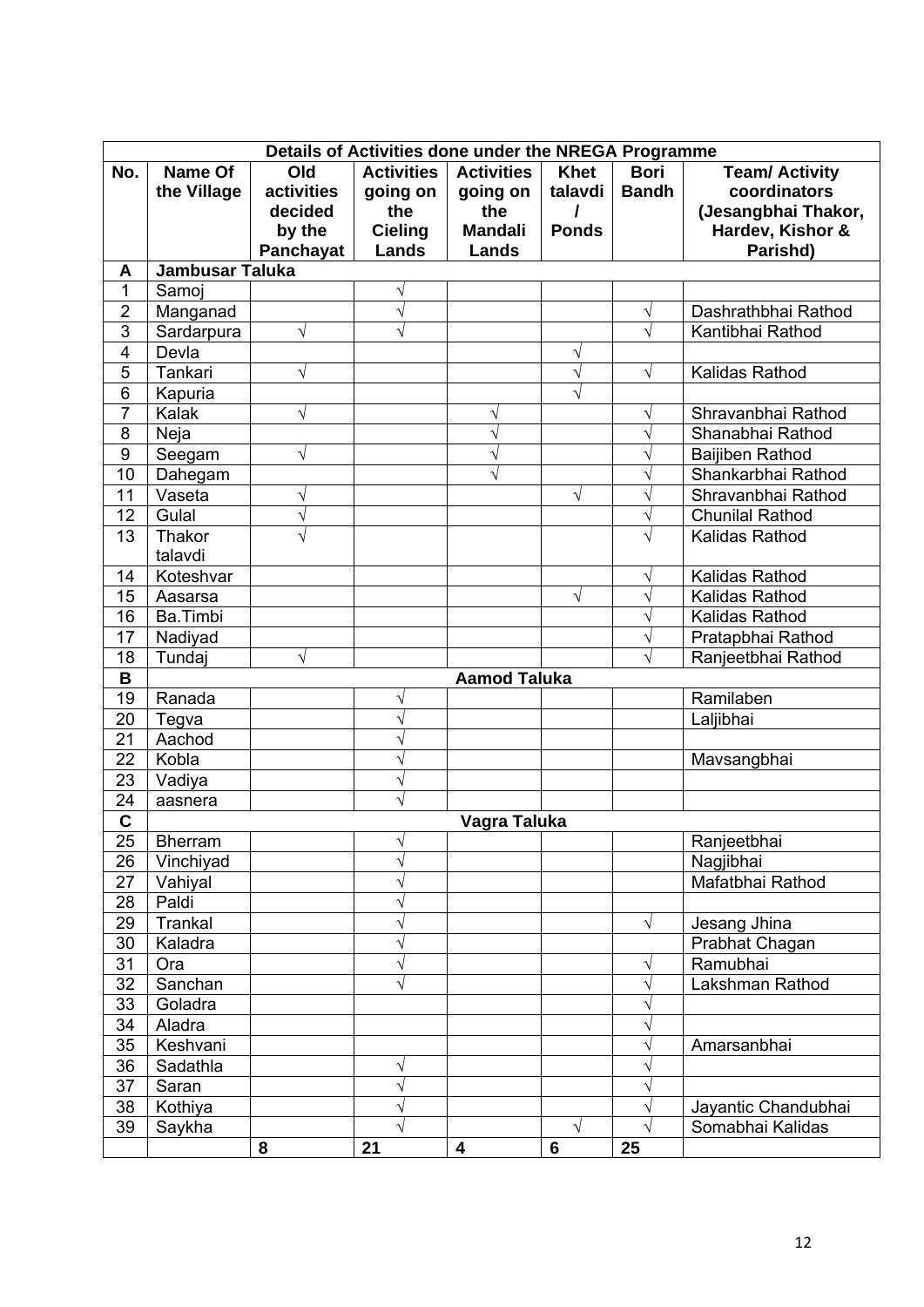| Details of work carried out under Mahatma Gandhi NREGA Scheme on the ceiling<br>land of Adivasi in Jambusar, Amod & Vagra Taluka - up to March 2010 |                                    |                |                         |                           |                      |                        |
|-----------------------------------------------------------------------------------------------------------------------------------------------------|------------------------------------|----------------|-------------------------|---------------------------|----------------------|------------------------|
| <b>Activity</b>                                                                                                                                     | <b>Name</b>                        | <b>Village</b> | Sr.<br>No.              | Area in<br><b>Hectare</b> | <b>Survey</b><br>No. | <b>Amount</b><br>(Rs.) |
| <b>Jambusar</b>                                                                                                                                     |                                    |                |                         |                           |                      |                        |
| Field<br><b>Bunding</b>                                                                                                                             | Dashrathbhai<br>Chhitubhai Rathod  | Magnad         | 1                       | 2.0639                    | 822                  | 6,720.00               |
|                                                                                                                                                     |                                    |                |                         |                           |                      | 11,957.00              |
|                                                                                                                                                     |                                    |                |                         |                           |                      | 4,300.00               |
|                                                                                                                                                     |                                    |                |                         |                           |                      | 6,689.00               |
| <b>Total</b>                                                                                                                                        |                                    |                |                         |                           |                      | 29,666.00              |
| Field<br><b>Bunding</b>                                                                                                                             | Jiviben Madhavbhai<br>Rathod       | Samoj          | 1                       | 1.0016                    | 353                  | 2,827.00               |
|                                                                                                                                                     |                                    |                |                         |                           |                      | 1,948.00               |
|                                                                                                                                                     |                                    |                |                         |                           |                      | 1,627.00               |
| <b>Total</b>                                                                                                                                        |                                    |                |                         |                           |                      | 6,402.00               |
| <b>Amod</b>                                                                                                                                         |                                    |                |                         |                           |                      |                        |
| Field<br><b>Bunding</b>                                                                                                                             | Indravadanbhai<br>Mavjibhai Vasava | Vadia          | 1                       | 1.04                      | $2/1$ of<br>231      | 1,498.00               |
| Field<br><b>Bunding</b>                                                                                                                             | Hasmukhbhai<br>Chaturbhai Vasava   |                | $\overline{2}$          | 1.04                      | $2/2$ of<br>231      | 998.00                 |
|                                                                                                                                                     |                                    |                |                         |                           |                      | 1,997.00               |
| Field<br><b>Bunding</b>                                                                                                                             | Somabhai Ambubhai<br>Vasava        |                | $\overline{3}$          | 1.04                      | $2/5$ of<br>231      | 2,000.00               |
|                                                                                                                                                     |                                    |                |                         |                           |                      | 2,198.00               |
| <b>Total</b>                                                                                                                                        |                                    |                |                         |                           |                      | 8,691.00               |
| Field<br><b>Bunding</b>                                                                                                                             | Amarsangbhai<br>Vajirbhai Vasava   | Kobla          | 1                       | 1.1534                    | 184                  | 3,410.00               |
|                                                                                                                                                     |                                    |                |                         |                           |                      | 4,485.00               |
|                                                                                                                                                     |                                    |                |                         |                           |                      | 3,909.00               |
|                                                                                                                                                     |                                    |                |                         |                           |                      | 5,467.00               |
|                                                                                                                                                     |                                    |                |                         |                           |                      | 1,084.00               |
| Field                                                                                                                                               | Kabhai Jivanbhai                   |                | $\mathbf{2}$            | 1.2849                    | 167                  |                        |
| <b>Bunding</b>                                                                                                                                      | Vasava                             |                | $\overline{3}$          |                           |                      | 3,980.00               |
| Field<br><b>Bunding</b>                                                                                                                             | Dineshbhai<br>Ramanbhai Vasava     |                |                         | 0.8904                    | 210                  | 4,483.00               |
| Field<br><b>Bunding</b>                                                                                                                             | Laxmanbhai<br>Fogatbhai Vasava     |                | $\overline{\mathbf{4}}$ | 0.9915                    | 357                  | 2,992.00               |
| Field                                                                                                                                               | Bhikhabhai Liliyabhai              |                | 5                       | 0.9459                    | 161/2                | 3,511.00               |
| <b>Bunding</b>                                                                                                                                      | Vasava                             |                |                         |                           |                      | 6,990.00               |
| Field<br><b>Bunding</b>                                                                                                                             | Arvindbhai<br>Mangalbhai Vasava    |                | 6                       | 0.955                     | 161/1                | 6,963.00               |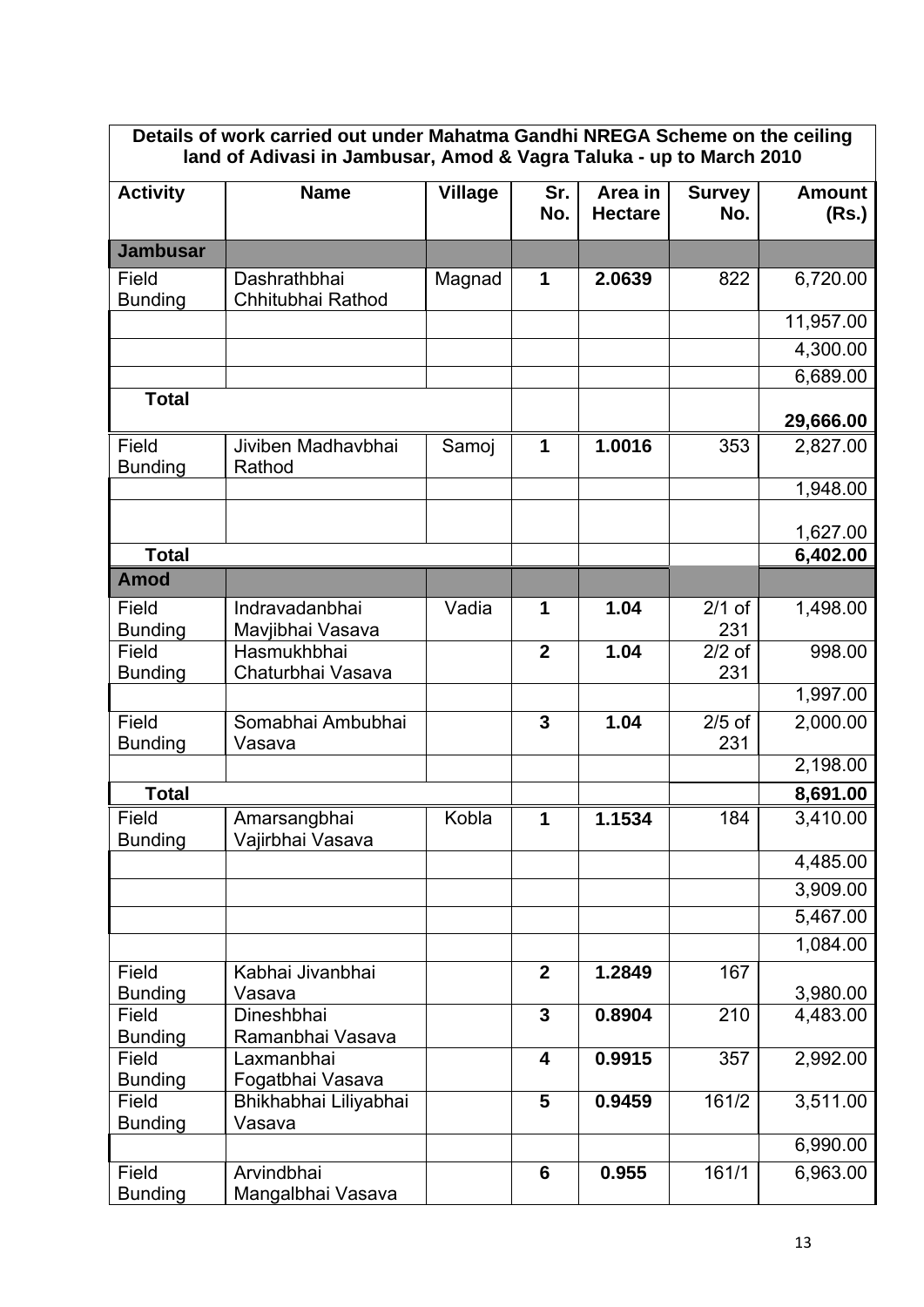|                         |                                      |        |              |        |       | 5,983.00  |
|-------------------------|--------------------------------------|--------|--------------|--------|-------|-----------|
|                         |                                      |        |              |        |       | 6,700.00  |
| <b>Total</b>            |                                      |        |              |        |       | 59,957.00 |
| Field<br><b>Bunding</b> | Somabhai<br>Shankarbhai Vasava       | Tegva  | 1            | 0.955  | 167/7 | 2,271.00  |
|                         |                                      |        |              |        |       | 2,992.00  |
|                         |                                      |        |              |        |       | 2,983.00  |
|                         |                                      |        |              |        |       | 2,938.00  |
|                         |                                      |        |              |        |       | 2,495.00  |
| Field<br><b>Bunding</b> | Arvindbhai Khodabhai<br>Vasava       | Tegva  | $\mathbf{2}$ | 0.92   | 167/6 | 3,417.00  |
|                         |                                      |        |              |        |       | 4,492.00  |
|                         |                                      |        |              |        |       | 4,479.00  |
| Field<br><b>Bunding</b> | Gordhanbhai<br>Khodabhai Vasava      | Tegva  | 3            | 0.92   | 167/2 | 3,038.00  |
|                         |                                      |        |              |        |       | 3,940.00  |
|                         |                                      |        |              |        |       | 3,183.00  |
| Field<br><b>Bunding</b> | Fatesangbhai<br>Panabhai Vasava      | Tegva  | 4            | 0.92   | 167/3 | 4,995.00  |
| Field                   | Somabhai                             | Tegva  | 5            | 0.92   | 167/5 | 3,032.00  |
| <b>Bunding</b>          | Lavghanbhai Vasava                   |        |              |        |       | 3,985.00  |
|                         |                                      |        |              |        |       | 3,985.00  |
|                         |                                      |        |              |        |       | 2,285.00  |
| Field<br><b>Bunding</b> | Natvarbhai Gokulbhai<br>Vasava       | Tegva  | 6            | 0.92   | 167/4 | 5,485.00  |
|                         |                                      |        |              |        |       | 5,480.00  |
| Field<br><b>Bunding</b> | Jivanbhai<br>Tribhovanbhai<br>Vasava | Tegva  | 7            | 1.0724 | 63    | 4,452.00  |
|                         |                                      |        |              |        |       | 4,488.00  |
| Field<br><b>Bunding</b> | Kalidas Haribhai<br>Vasava           | Tegva  | 8            | 1      | 190/1 | 3,918.00  |
|                         |                                      |        |              |        |       | 3,989.00  |
| Field<br><b>Bunding</b> | Gambhirbhai<br>Punabhai Vasava       | Tegva  | 9            | 0.9846 | 190/3 | 3,962.00  |
|                         |                                      |        |              |        |       | 3,985.00  |
|                         |                                      |        |              |        |       | 8,554.00  |
| <b>Total</b>            |                                      |        |              |        |       | 98,823.00 |
| Field<br><b>Bunding</b> | Kabhaibhai<br>Sursangbhai Rathod     | Ranada | 1            | 1.4771 | 130   | 4,174.00  |
|                         |                                      |        |              |        |       | 5,520.00  |
|                         |                                      |        |              |        |       | 6,331.00  |
|                         |                                      |        |              |        |       | 5,660.00  |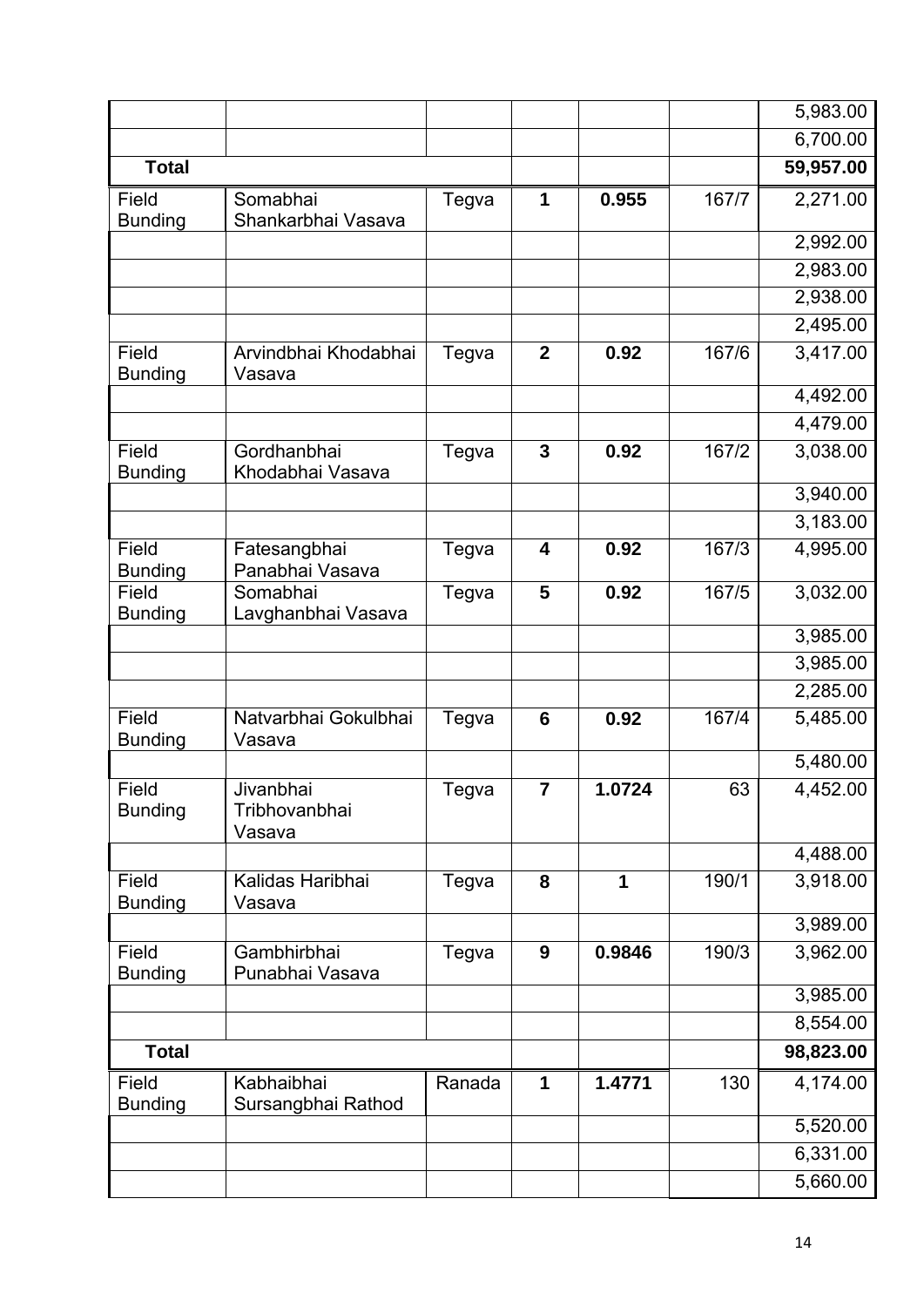| <b>Total</b>            |                                          |                    |                         |      |                 | 21,685.00            |
|-------------------------|------------------------------------------|--------------------|-------------------------|------|-----------------|----------------------|
| Vagra                   |                                          |                    |                         |      |                 |                      |
| Field<br><b>Bunding</b> | Naginbhai<br>Laxmanbhai Vasava           | Kothiya            | 1                       | 1.3  | 62/2            | 2,880.00             |
|                         |                                          |                    |                         |      |                 | 3,326.00             |
| Field<br><b>Bunding</b> | Vinodbhai Kesurbhai<br>Vasava            | Kothiya            | $\boldsymbol{2}$        | 1.55 | 46/2            | 5,400.00             |
|                         |                                          |                    |                         |      |                 | 2,851.00<br>5,480.00 |
| <b>Total</b>            |                                          |                    |                         |      |                 | 19,937.00            |
|                         |                                          |                    |                         |      |                 |                      |
| Field<br><b>Bunding</b> | <b>Bhailalbhai</b><br>Manchhabhai Rathod | Kaladra            | 1                       | 1.27 | 285/2           | 2,400.00             |
|                         |                                          |                    |                         |      |                 | 1,800.00             |
|                         |                                          |                    |                         |      |                 | 1,440.00             |
| Field<br><b>Bunding</b> | Prabhatbhai<br>Chhaganbhai Rathod        | Kaladra            | $\mathbf{2}$            | 1.61 | 135/2           | 1,910.00             |
|                         |                                          |                    |                         |      |                 | 2,084.00             |
| <b>Total</b>            |                                          |                    |                         |      |                 | 9,634.00             |
| Field<br><b>Bunding</b> | Dashrathbhai<br>Ravjibhai Rathod         | Kaladra            | 1                       | 1.27 | 99/7            | 1,440.00             |
|                         |                                          |                    |                         |      |                 | 1,344.00             |
|                         |                                          |                    |                         |      |                 | 1,152.00             |
|                         |                                          |                    |                         |      |                 | 1,280.00             |
|                         |                                          |                    |                         |      |                 | 1,380.00             |
| <b>Total</b>            |                                          |                    |                         |      |                 | 6,596.00             |
| Field<br><b>Bunding</b> | Kiranbhai Somabhai<br>Vasava             | <b>Bhersa</b><br>m | 1                       | 0.8  | 913/2           | 3,200.00             |
|                         |                                          |                    |                         |      |                 | 4,500.00             |
|                         |                                          |                    |                         |      |                 | 4,147.00             |
|                         |                                          |                    |                         |      |                 | 6,344.00             |
| <b>Total</b>            |                                          |                    |                         |      |                 | 18,191.00            |
| Field<br><b>Bunding</b> | Rameshbhai<br>Bhaijibhai Vasava          | <b>Trankal</b>     | $\mathbf 1$             | 1.26 | 2/2 of 19       | 4,036.00             |
|                         |                                          |                    |                         |      |                 | 5,955.00             |
| Field<br><b>Bunding</b> | Ishvarbhai Lallubhai<br>Vasava           | <b>Trankal</b>     | $\overline{2}$          | 1.26 | 2/1 of 19       | 4,503.00             |
|                         |                                          |                    |                         |      |                 | 6,298.00             |
| Field<br><b>Bunding</b> | Ranchhodbhai<br>Chandubhai Vasava        | <b>Trankal</b>     | $\mathbf{3}$            | 1.62 | $2/2$ of<br>125 | 4,243.00             |
|                         |                                          |                    |                         |      |                 | 6,235.00             |
| Field<br><b>Bunding</b> | Ambubhai Harjibhai<br>Vasava             | <b>Trankal</b>     | $\overline{\mathbf{4}}$ | 1.61 | $2/1$ of<br>125 | 4,482.00             |
|                         |                                          |                    |                         |      |                 | 5,874.00             |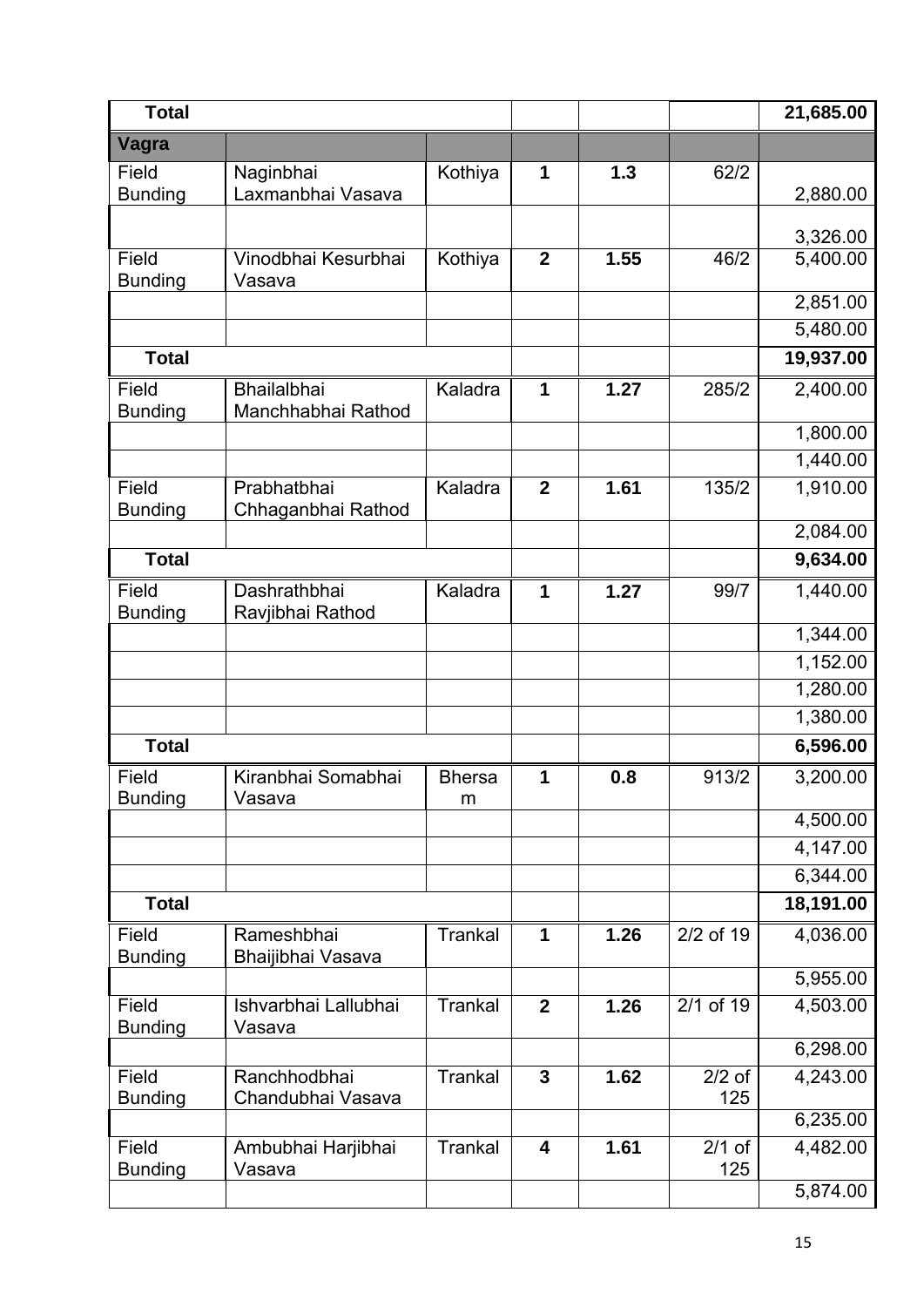| <b>Total</b>            |                                         |                      |                |      |                 | 41,626.00          |
|-------------------------|-----------------------------------------|----------------------|----------------|------|-----------------|--------------------|
| Field<br><b>Bunding</b> | Manharbhai<br><b>Bhailalbhai Rathod</b> | <b>Vichhiy</b><br>ad | 1              | 1.7  | Of 64/1         | 4,416.00           |
|                         |                                         |                      |                |      |                 | 5,497.00           |
|                         |                                         |                      |                |      |                 | 3,897.00           |
|                         |                                         |                      |                |      |                 | 3,884.00           |
|                         |                                         |                      |                |      |                 | 1,215.00           |
| Field<br><b>Bunding</b> | Melabhai Manilal<br>Rathod              | Vichhiy<br>ad        | $\overline{2}$ | 1.54 | 96              | 4,715.00           |
|                         |                                         |                      |                |      |                 | 4,950.00           |
|                         |                                         |                      |                |      |                 | 3,031.00           |
| <b>Boribandh</b>        |                                         | Vichhiy<br>ad        | 1              |      | 81              | 2,449.00           |
|                         |                                         | <b>Vichhiy</b><br>ad | $\mathbf{2}$   |      | 161             | 2,449.00           |
|                         |                                         | Vichhiy<br>ad        | $\overline{3}$ |      | 120             | 4,111.00           |
|                         |                                         |                      |                |      |                 | 6,497.00           |
| <b>Total</b>            |                                         |                      |                |      |                 | 47,111.00          |
| Field<br><b>Bunding</b> | Maheshbhai<br>Bhikhabhai Rathod         | Vahiyal              | 1              | 1.67 | 499             | 1,920.00           |
|                         |                                         |                      |                |      |                 | 2,000.00           |
| Field<br><b>Bunding</b> | Chandubhai<br>Maathurbhai Rathod        | Vahiyal              | $\mathbf{2}$   | 1.51 | 743-1           | 3,360.00           |
|                         |                                         |                      |                |      |                 | 3,200.00           |
|                         |                                         |                      |                |      |                 | 1,152.00           |
|                         |                                         |                      |                |      |                 | 1,354.00           |
| <b>Total</b>            |                                         |                      |                |      |                 | 12,986.00          |
| Field                   | Govindbhai                              | Kalam                | 1              | 1.07 | 2 of 360        |                    |
| <b>Bunding</b><br>Field | Bhikhabhai Vasava<br>Rameshbhai         | Kalam                | $\overline{2}$ | 1.06 | $2-2$ of<br>360 | 837.00<br>1,196.00 |
| <b>Bunding</b>          | Ramsangbhai Vasava                      |                      |                |      |                 | 1,137.00           |
| Field<br><b>Bunding</b> | Robarbhai<br>Jesangbhai Vasava          | Kalam                |                | 0.89 | Of 144          | 1,299.00           |
|                         |                                         |                      |                |      |                 | 1,673.00           |
|                         |                                         |                      |                |      |                 | 3,496.00           |
| <b>Total</b>            |                                         |                      |                |      |                 | 9,638.00           |
| Field                   | Natavarbhai Shantilal                   | Paldi                | 1              | 1.32 | 265/1           |                    |
| <b>Bunding</b>          | Rathod                                  |                      |                |      |                 | 7,142.00           |
|                         |                                         |                      |                |      |                 | 5,853.00           |
|                         |                                         |                      |                |      |                 | 4,191.00           |
| Field<br><b>Bunding</b> | Sudhaben<br>Sureshbhai Rathod           | Kalam                | $\overline{2}$ | 1.32 | 265/2           | 2,976.00           |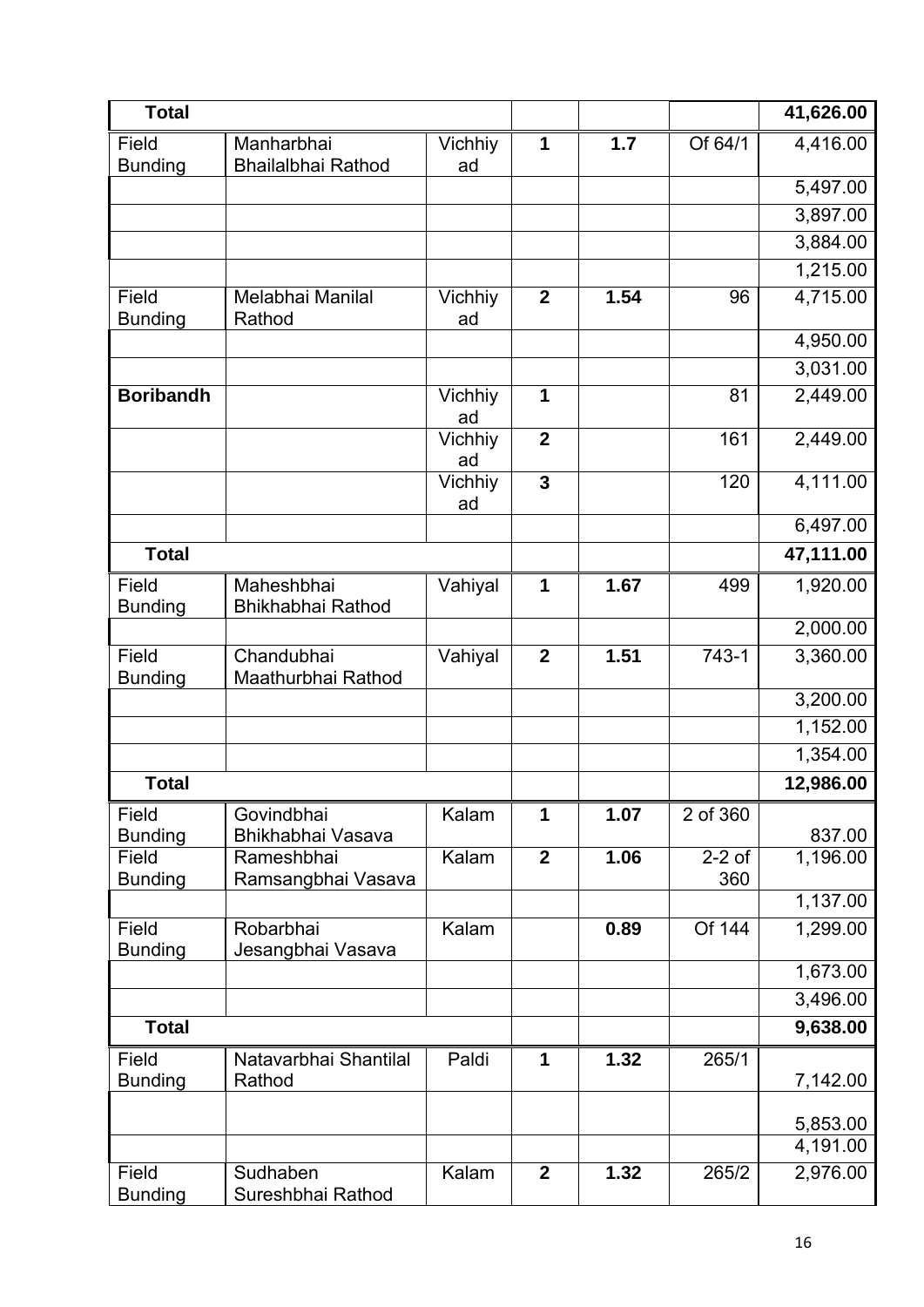|                         |                            |       |      |       | 6,253.00   |
|-------------------------|----------------------------|-------|------|-------|------------|
| <b>Total</b>            |                            |       |      |       | 26,415.00  |
| Field<br><b>Bunding</b> | Thakor Budhabhai<br>Rathod | Vagra | 1.24 | 381/2 | 2,200.00   |
|                         |                            |       |      |       | 5,520.00   |
|                         |                            |       |      |       | 7,120.00   |
| <b>Total</b>            |                            |       |      |       | 14,840.00  |
| <b>Total</b>            |                            |       |      |       | 432,198.00 |

# **Photographs of work under NREGA**



**Planning of Activities to be carried out during June - July**